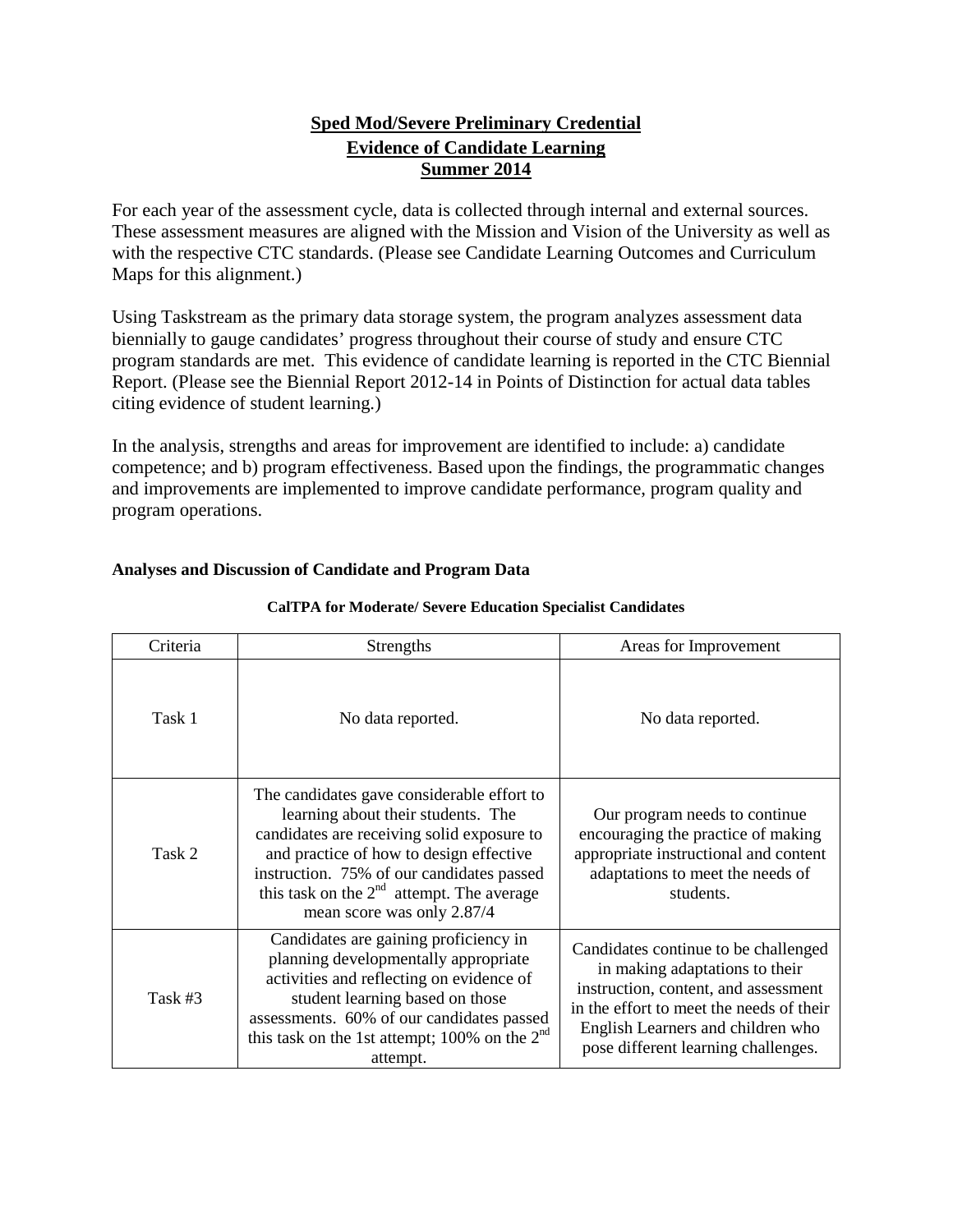| Task #4 | The criteria in Task 4 became one of the<br>higher scoring criteria. Candidates passed<br>this task on the first attempt, with an<br>average mean score of 3.21/4 | Candidates are in the final clinical<br>practice experience and they continue<br>to be challenged with developing<br>appropriate adaptations to meet the<br>learning needs of all students. |
|---------|-------------------------------------------------------------------------------------------------------------------------------------------------------------------|---------------------------------------------------------------------------------------------------------------------------------------------------------------------------------------------|
|---------|-------------------------------------------------------------------------------------------------------------------------------------------------------------------|---------------------------------------------------------------------------------------------------------------------------------------------------------------------------------------------|

#### **EDU 600 Philosophy of Education Signature Assignment**

| Criteria                                                                                       | Strengths                                                                             | Areas for Improvement                                           |
|------------------------------------------------------------------------------------------------|---------------------------------------------------------------------------------------|-----------------------------------------------------------------|
| Knowledge of research-based<br>theories and principles of<br>human learning and<br>development | Candidates passed this criteria<br>with a mean score of 4.0/4                         | No improvement needed                                           |
| Knowledge about how these<br>theories affect classroom<br>practice.                            | Candidates passed this criteria<br>with mean scores ranging from<br>$3.17/4 - 4.0/4.$ | No improvement needed but<br>continued emphasis<br>recommended. |
| Reflection on how these<br>theories affect and resonate<br>with candidates' beliefs.           | Candidates passed this criteria<br>with mean scores ranging from<br>$3.0/4 - 4.0/4$ . | No improvement needed but<br>continued emphasis recommended.    |
| Presentation is grammatically<br>correct, spelling is correct,<br>layout is organized.         | Candidates passed this criteria<br>with a mean score of $4.0/4$                       | No improvement needed.                                          |

### **EDU 610 Methods of Teaching Reading and Writing Signature Assignment**

| Criteria                                                                    | <b>Strengths</b>                                                                       | Areas for Improvement  |
|-----------------------------------------------------------------------------|----------------------------------------------------------------------------------------|------------------------|
| Data collection through<br>anecdotal observation and<br>student conferences | Candidates passed this criteria<br>with mean scores ranging from<br>$3.75/4 - 4.0/4$   | No improvement needed. |
| Data collection to determine<br>student ELD abilities                       | Candidates passed this criteria<br>with mean scores ranging from<br>$3.50/4 - 4.0/4$ . | No improvement needed. |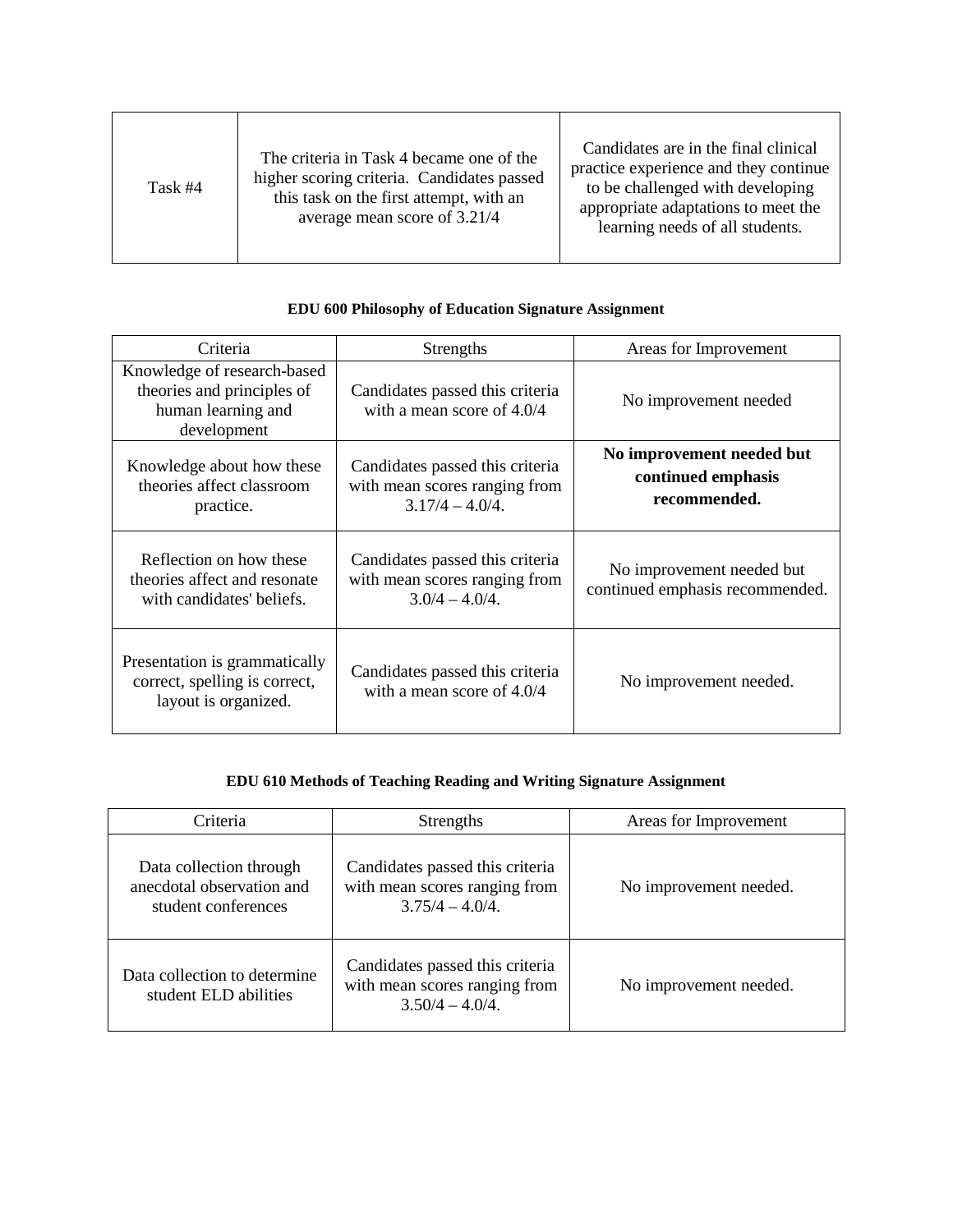| Data collection through<br>administration of literacy<br>assessment instruments | Candidates passed this criteria<br>with mean scores ranging from<br>$3.25/4 - 4.0/4$ | No improvement needed with<br>continued emphasis recommended. |
|---------------------------------------------------------------------------------|--------------------------------------------------------------------------------------|---------------------------------------------------------------|
| Reflection on student<br>strengths and areas for growth                         | Candidates passed this criteria<br>with mean scores ranging from<br>$3.0/4 - 4.0/4$  | No improvement needed with<br>continued emphasis recommended. |
| Setting learning goals or next<br>steps for student growth                      | Candidates passed this criteria<br>with mean scores ranging from<br>$3.0/4 - 4.0/4$  | No improvement needed with<br>continued emphasis recommended. |

# **EDU 650 Assessment and Services for Students with Disabilities signature assignment**

| Criteria                                                          | Strengths                                                                            | Areas for Improvement                                         |
|-------------------------------------------------------------------|--------------------------------------------------------------------------------------|---------------------------------------------------------------|
| <b>Ecological Inventory</b>                                       | Candidates passed this criteria<br>with means scores ranging from<br>3.22/4 4.0/4    | No improvement needed with<br>continued emphasis recommended. |
| Target behavior interfering<br>with learning                      | Candidates passed this criteria<br>with mean scores ranging from<br>$3.67/4 - 4.0/4$ | No improvement needed with<br>continued emphasis recommended. |
| Data collection of presence<br>and absence of behavior            | Candidates passed this criteria<br>with mean scores ranging from<br>$3.22/4 - 4.0/4$ | No improvement needed with<br>continued emphasis recommended  |
| Functional analysis of data<br>with hypothesis and rationale      | Candidates passed this criteria<br>with mean scores ranging from<br>$3.22/4 - 4.0/4$ | No improvement needed with<br>continued emphasis recommended. |
| Goal development: reduce<br>behavior interfering with<br>learning | Candidates passed this criteria<br>with mean scores ranging from<br>$3.22/4 - 4.0/4$ | No improvement needed with<br>continued emphasis recommended. |